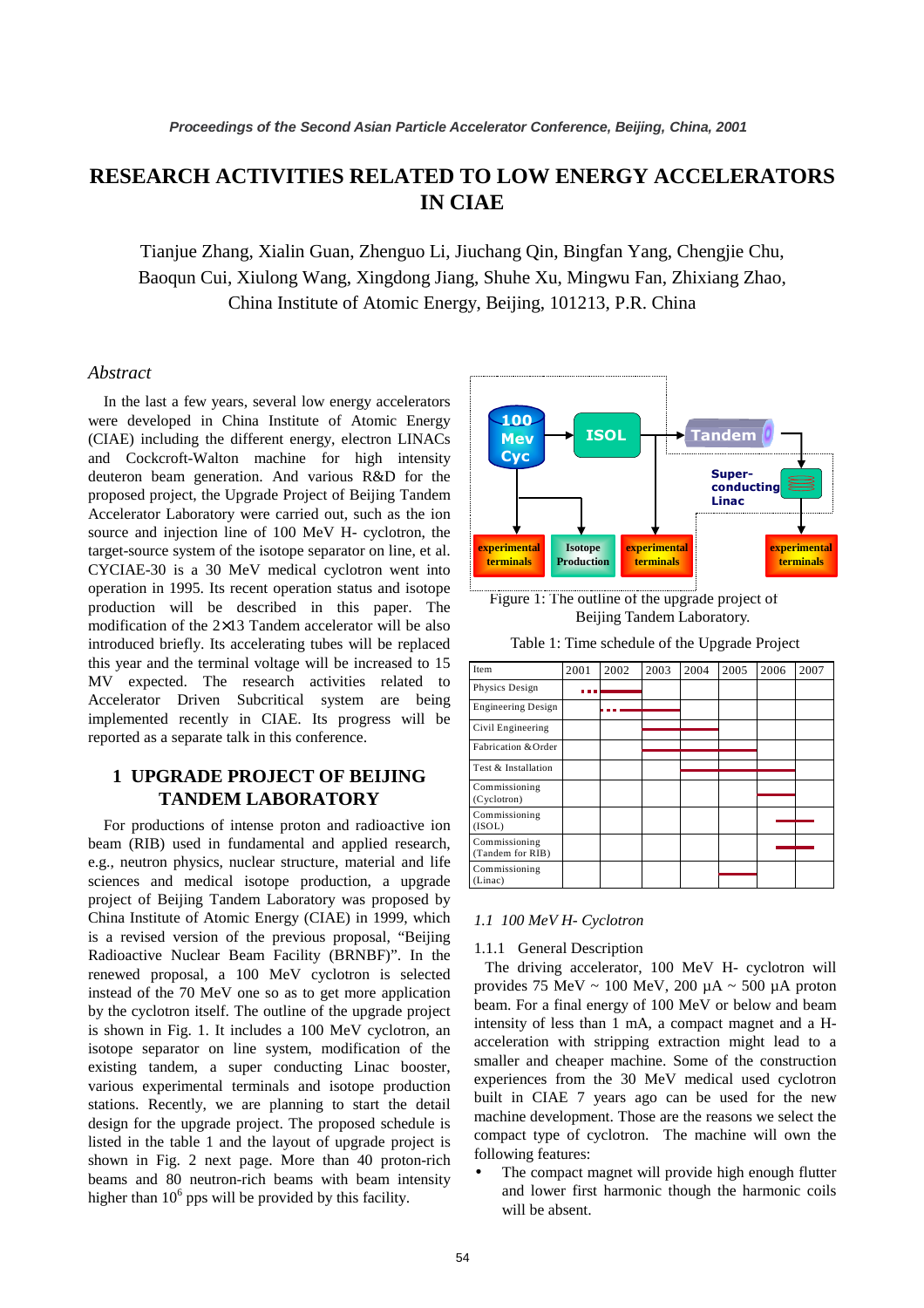

Figure 2: The layout of Upgrade Project of Beijing Tandem Laboratory

- The H- acceleration permit us to extract the beam by stripping from the compact machine.
- The external source not only provides higher beam intensity, but also shows us a possibility to provide pulse proton beam by the cyclotron.
- The magnetic field of less than  $1.4$  T in the hill region will guarantee a low rate of dissociation of H- ions during the whole acceleration.
- Two triangle, half wave cavities are installed into the valleys of the magnet. They are connected together at the central region of the machine. The RF power from coaxial transmission line is coupled into the cavities capacitively.

### 1.1.2 Specification for main parameters

The specification for main parameters of principal parts are given as following:

• Beam

| Extracted          | Proton                    | Accelerated                           | $H^{\cdot}$  |  |
|--------------------|---------------------------|---------------------------------------|--------------|--|
| Energy             |                           | $75 \text{ MeV} \sim 100 \text{ MeV}$ |              |  |
| Beam intensity     |                           | $200 \mu A \sim 500 \mu A$            |              |  |
|                    | Number of Extraction Port | 2                                     |              |  |
|                    | Ion source / Injection    |                                       |              |  |
| Source             |                           | Injection                             |              |  |
| Type               | Multi-cusp                | Energy                                | $\sim$ 30 kV |  |
| Current            | $> 5 \text{ mA}$          | Inflector                             | Spiral       |  |
| Magnet             |                           |                                       |              |  |
| Number of Ssctors  |                           | 4                                     |              |  |
| Sector Angle       |                           | $50^\circ$                            |              |  |
| Field in Hill      |                           | $1.4$ T                               |              |  |
| Field in Valley    |                           | 0.15T                                 |              |  |
| Radius of the Pole |                           |                                       | 1920 mm      |  |
|                    | Inner Radius of the Yoke  | 2400 mm                               |              |  |
|                    | Outer Radius of the Yoke  | 3100 mm                               |              |  |
|                    |                           |                                       |              |  |

|           | Gap between the valley    |                      | 1600 mm                  |                 |          |  |
|-----------|---------------------------|----------------------|--------------------------|-----------------|----------|--|
|           | Gap between the Hills     |                      |                          | $40 \text{ mm}$ |          |  |
|           | Total Weight of Iron      |                      |                          | 475 t           |          |  |
| $\bullet$ | Main Coils / Power Supply |                      |                          |                 |          |  |
|           | Ampere-Turn Number        |                      |                          | 70 kAT          |          |  |
|           | Current Density in Coil   |                      | $0.55$ A/mm <sup>2</sup> |                 |          |  |
|           | Copper Weight             |                      | 24 t                     |                 |          |  |
|           | D.C. Power                |                      | 20 kW                    |                 |          |  |
|           | Stability of power supply | $1.0 \times 10^{-5}$ |                          |                 |          |  |
| $\bullet$ | <b>RF</b> System          |                      |                          |                 |          |  |
|           | Number of Dees            | $\mathcal{L}$        | Dee Voltage              |                 | 50-60 kV |  |
|           | Dee Angle                 | $34^\circ$           | Harmonic Mode            |                 | 4        |  |

1.1.3 Preliminary Study for sub-system of cyclotron

Frequency 49.6 MHz

• Magnet

Four simple sectors structure is selected for the main magnet. 2D and 3D field computation have been done for the dynamics consideration. The isochronous field can be achieved by some adjustment of the shimming bar attached at both sides of the sectors. Fig. 3 displays its field distribution. The spiral sectors will be tried to get a stronger axial focus. The field distribution based on spiral sector magnet is calculated recently. The model of magnet from a FEM code is shown in Fig. 4.

**RF Cavity** 

The geometry of two half wave cavities which are installed in the valley is illustrated in Fig. 5. The cavity can be equivalent to an axial symmetrical structure so as to calculate the frequency by a 2D code, such as SUPERFISH. Various dimension of the cavity are tested and the results are listed in table 2. The 3D calculation based on finite element method is also performed. Fig. 6 shows the electromagnetic field in the cavity.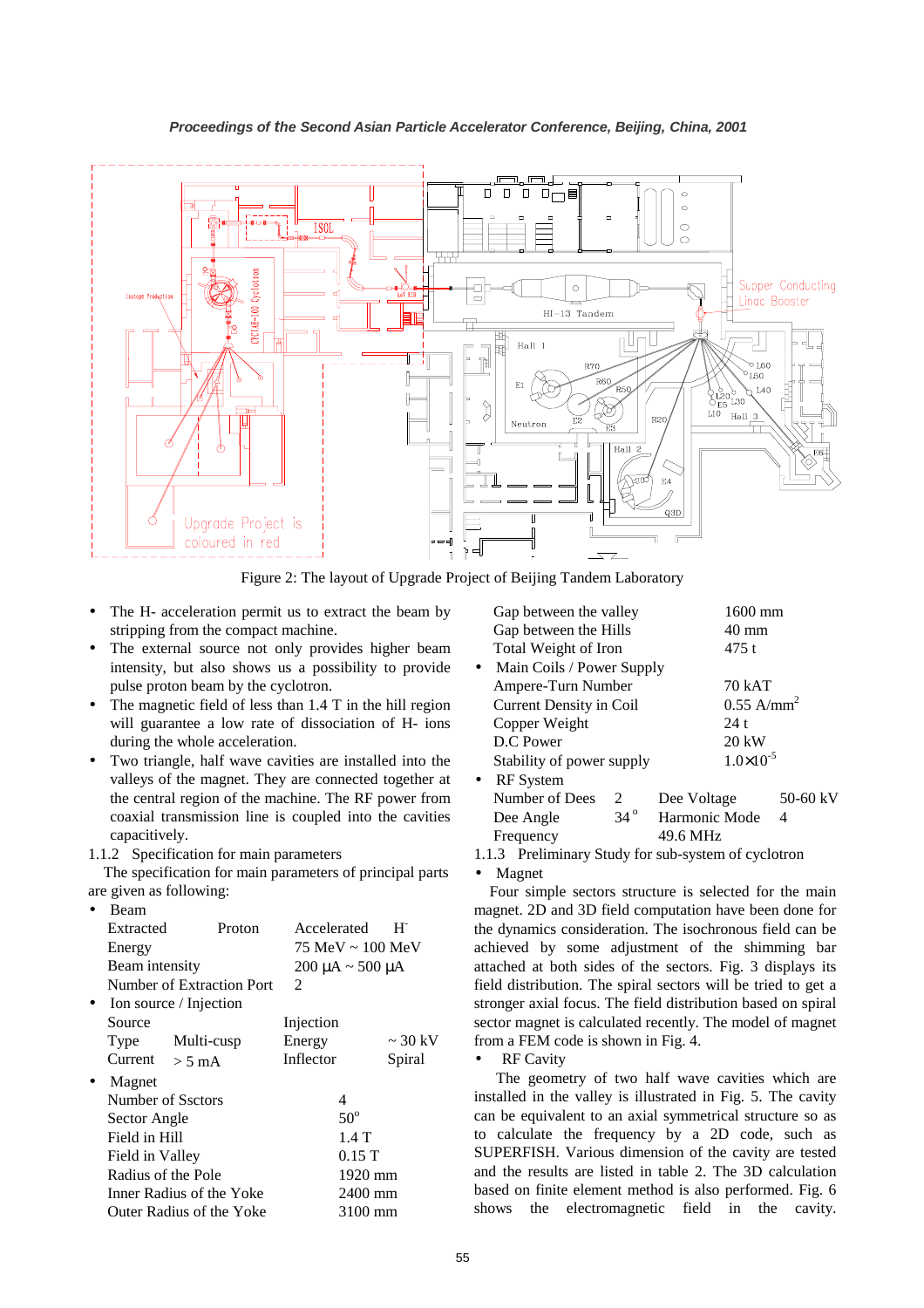



geometry of RF

Cavity



Table 2: Resonance frequency calculated by a 2D code

| r/cm | d/cm | L/cm | g/cm | a/cm | f/MHz  |
|------|------|------|------|------|--------|
| 1    | 73   | 80   | 3    | 40   | 51.752 |
| 1    | 73   | 80   | 3.5  | 38   | 51.468 |
| 1    | 73   | 70   | 3.5  | 33   | 50.889 |
| 1    | 73   | 70   | 3    | 35   | 51.114 |
| 1    | 73   | 70   | 2.5  | 37   | 51.116 |
| 1    | 73   | 65   | 3    | 32   | 50.455 |
| 1    | 73   | 65   | 2.5  | 34   | 50.427 |
| 1    | 73   | 65   | 2    | 37   | 51.009 |
| 1    | 73   | 60   | 3    | 30   | 50.915 |
| 1    | 73   | 60   | 2.5  | 32   | 50.880 |
| 1    | 73   | 60   | 2    | 34   | 50.424 |
| 1    | 73   | 55   | 3    | 27   | 50.527 |
| 1    | 73   | 55   | 2.5  | 30   | 51.509 |
| 1    | 73   | 55   | 2    | 32   | 51.036 |

Test stand for ion source and injection line

Only the concept design of the compact, 100 MeV Hcyclotron is completed currently. The detail dynamics and parts design will be implemented this year, with some collaboration from other institute expected. To get higher beam intensity, an external multi-cusp ion source is used for the cyclotron. The source and axial injection line have been investigated in last two years. Based on the rough consideration of cyclotron's dimension, the distance from the extraction hole of multi-cusp source to the central region of the machine is 2191 mm. The injection line includes a combine function x-y steering magnet, an Einzell lens, a buncher, a solenoid lens and an inflector. The test stand of the H- ion source and axial injection line



Figure 3: The Magnetic Field Distribution. Figure 4: The model of Magnet with spiral sector.



is shown in figure 7. Recently, 5.2 mA DC beam can be transported to the inlet of the inflector.

## *1.2 Isotopes Separator on Line*

The ISOL system is composed of the target/ion source system, match lenses, 90° magnetic analyzers, charge exchange canal and isobar separator. All of the components, except the isobar



Figure 7: The test stand of the Hion source and axial injection line.

separator, are located on a high-voltage platform with potential up to 300 kV. The platform connects the primary proton beam line and the isobar separator system beam line by two accelerator tubes. In order to achieve a high performance isobar separation, two 100°, ρ=2.5m opposite bending magnets at ground potential have been designed. The mass resolution is about 20000. The configuration of ISOL system is given in Fig 2.

1.2.1 Simulation of the diffusion, adsorption and

effusion processes

The target system design is one of the key problems in the ISOL facility for RIB generation. To check the factors which may affect the efficiency and optimize the design of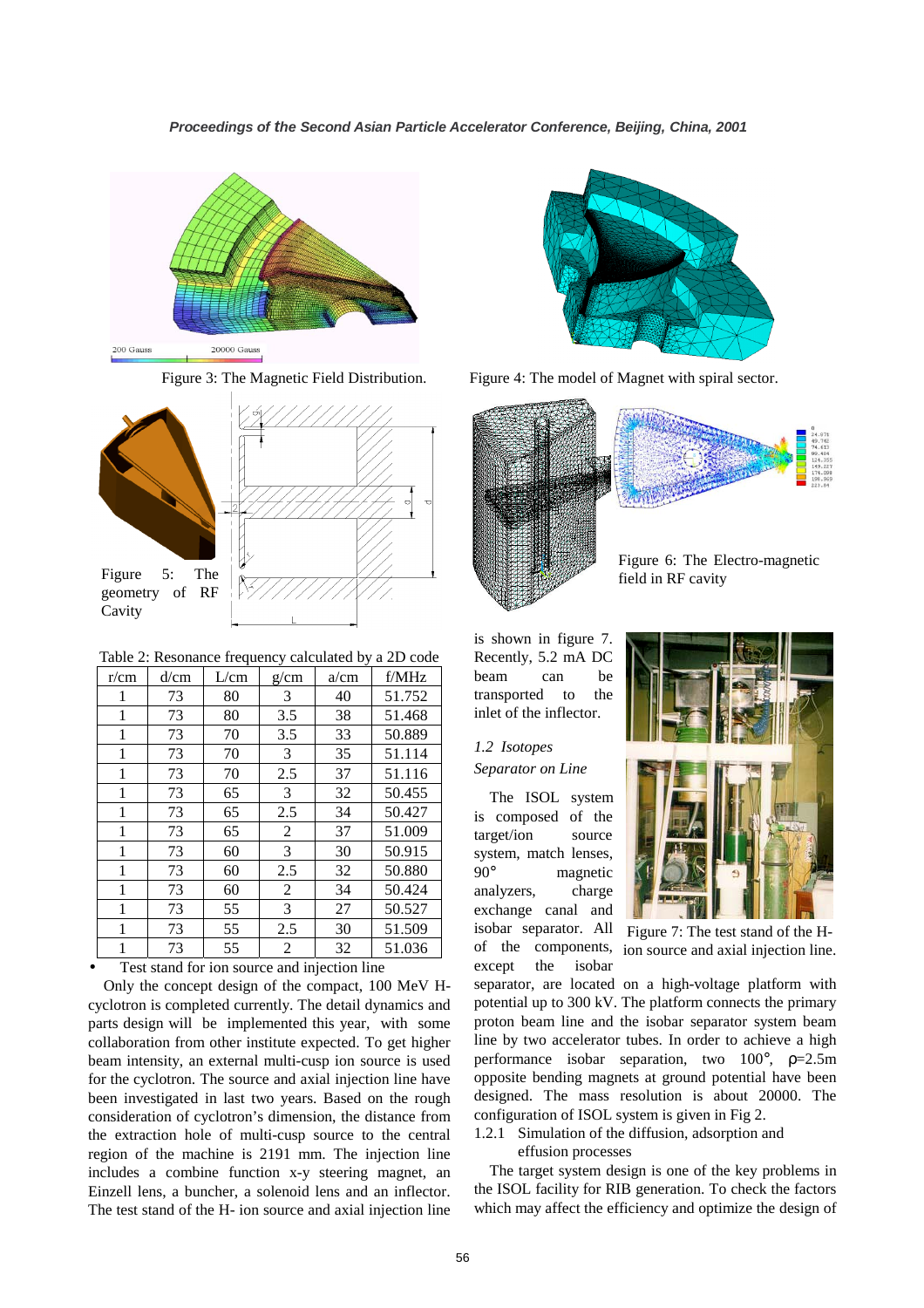the system, the diffusion and adsorption processes in the target materials are simulated so as to study the release time of radioactive species from the uniform or Gaussian distribution, cylindrical, spherical or planar target materials operated at the different temperatures based on the idea of using ion implantation at HRIBF for the selection of RIB targets [1]. One of the simulation results is shown in figure 8. The effusion process from the surface of the target material to the ionization chamber of the online ion source is also investigated. The Monte-Carlo techniques are used for the numerical simulation based on the measurement data of surface physics from ZFK, Germany [2]. The experiential formulas and the tables of characteristic effusive-flow times for various particles through tubes of different dimension and materials are extracted from the simulation. One can design the effusion tube and select the material for the tube by using the formulas and the tables [3].



Figure 8: The release time of 17F diffusing from ZrO<sup>2</sup> at different operation temperature.

### 1.2.2 Ion Source

A modified version of the ISOLDE type electron beam plasma ion source will be chosen as the main source, which has been selected and redesigned for HRIBF facility at Oak Ridge National Laboratory[4]. The on line test system which is shown in figure 9 is being installed at the downstream of the Tandem to generate the keV RIB, such as the  ${}^{62}Zn$ .



Figure 9: The ISOL test system for keV RIB generation.

#### *1.3 The supper conducting linac Booster*

In order to extend the region of stable and the radioactive ion species with energy higher than relative

Coulomb barrier, a booster following the tandem accelerator will be built, that is a super conducting booster.

The design goal of our linac booster is to have a energy gain of 2 MeV/q, table 3 shows the main parameters for some particles accelerated by the superconducting linac. In table 3, the ion species from Al to Cs with different probability charge state q at postaccelerator, it has listed their energy gains and the energy gains per charge for various particles.

The sketch of the booster linac is shown in Fig 10. A new post stripper accepts the high energy beam coming from the tandem, in order to increase the ions charge state. The 90° bending magnet can select desired charge state into the linac.

|                |    | А   | q  | $W_{\rm in}$ | β          | $W_{\text{out}}$                                  | $\triangle W$ | $\overline{\Delta}$ W/q |
|----------------|----|-----|----|--------------|------------|---------------------------------------------------|---------------|-------------------------|
|                |    | AMU |    | MeV          |            | MeV                                               | MeV           | MeV/q                   |
| A <sub>1</sub> | 17 | 35  | 16 | 108          |            | $\vert 0.081 \vert 147.78 \vert 39.78 \vert$      |               | 2.48                    |
| Ni             | 28 | 58  | 22 | 120          |            | $\vert 0.066 \vert 177.35 \vert 57.35 \vert 2.61$ |               |                         |
| Ag             | 47 | 108 | 29 | 144          |            | $\vert 0.053 \vert 216.72 \vert 72.72 \vert 2.51$ |               |                         |
| Sn             | 50 | 118 | 29 | 156          |            | $\vert 0.050 \vert 230.91 \vert 74.91 \vert$      |               | 2.50                    |
| $\mathsf{I}$   | 53 | 127 | 30 | 156          | 0.051      | 229.07 73.07                                      |               | 2.44                    |
| Cs             | 55 | 133 | 31 |              | 156. 0.050 | 230.20                                            | 74.20         | 2.39                    |

Table 3: The energy gains for various particles



Figure 10: The sketch of the booster linac

The mode of the resonator for linac sections is the cylindrical coaxial quarter wave resonator (QWR), which was very successful developed at Weizimann Institute, University of Washington, Stony Brock, Legnaro Laboratory and JAERI. Their experience shows that the excellent frequency stability, the simple structure for manufacture and balance electrically, the broad curve of the transit time factor, the low peak surface field values and wide energy per nucleon range together with the low cost constitute are the important advance in technology of super conducting resonators advance in technology of super conducing resonators for heavy ion linac.

Our super-conducting booster is composed of four QWR cavities, which are located into one cryostat, which has a diameter of 1.1meter. We choose the cavities of the optimum β=0.07 for frequency of 108 MHz.

The R & D of the mechanical and electrochemical preparation of the substrate of the cavity, the technology of the Niobium-sputtered copper Quarter wave resonators have been testing in Peking University.